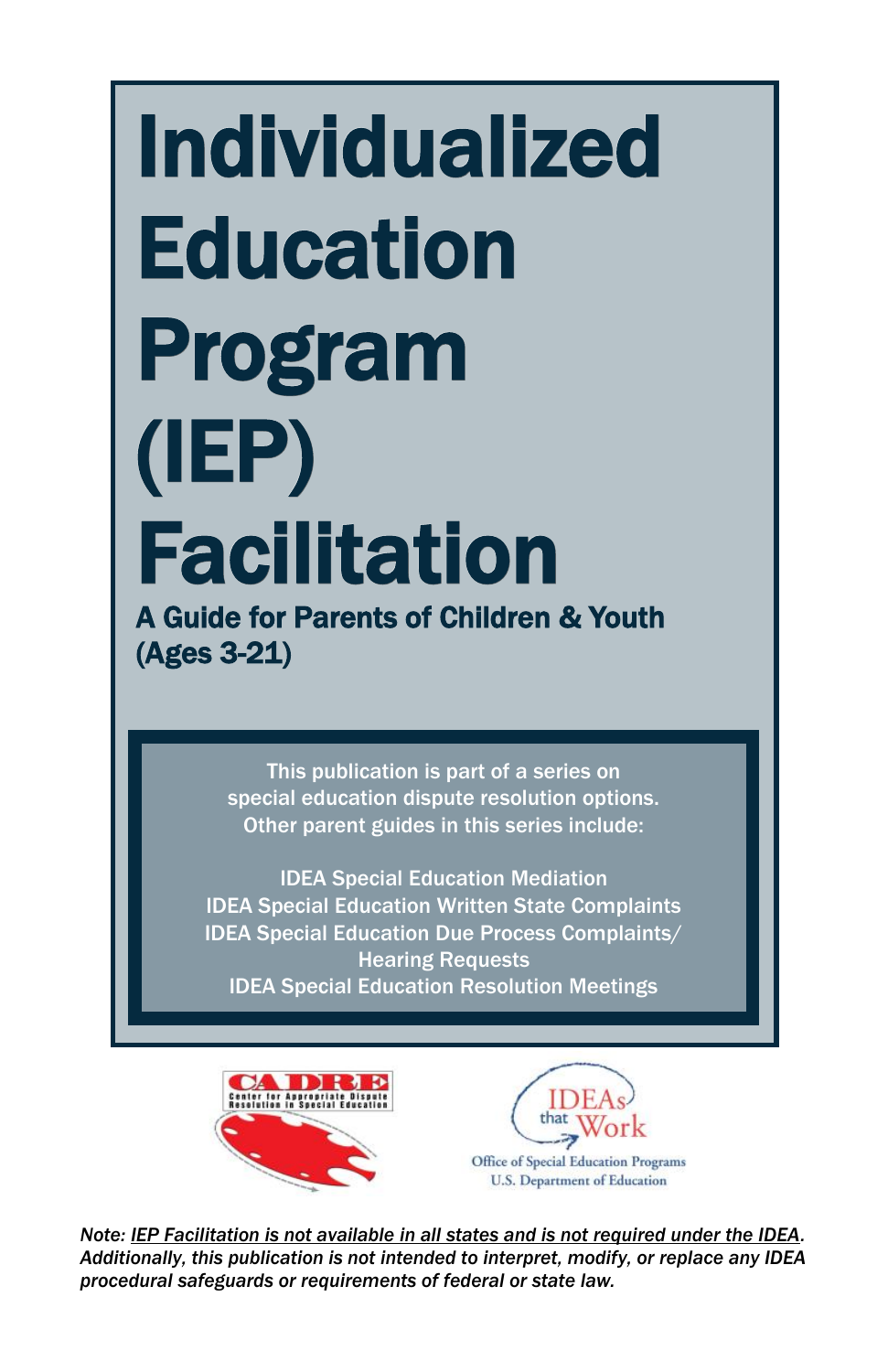# What Is IEP Facilitation?

IEP Facilitation is an optional process, not required by the IDEA, that state educational agencies (SEA) or school districts may provide to parents and schools. A facilitated IEP meeting is the same as any other IEP meeting, except that a facilitator joins the meeting.

The facilitator helps with communication among team members, and does not make decisions about the student's IEP. The goal of a facilitated IEP meeting is to develop an IEP that is supported by team members and benefits the student.

- Families and schools agree to have a facilitator join an IEP meeting.
- Facilitators maintain open communication and ensure that everyone at the IEP meeting can participate fully.
- If disagreements arise during the meeting, a facilitator can help the team clarify and resolve them.
- The facilitator typically does not address issues that are not related to the IEP.

# Benefits Of IEP Facilitation

The facilitator models effective communication and listening, and works with the IEP team to identify points on which they agree and disagree. In addition, IEP facilitation can:

- *build and improve relationships* among IEP team members, especially when they are having difficulty working well together;
- encourage parents and professionals to *consider new options* to address unresolved problems;
- help *resolve disagreements* more quickly than with other dispute resolution options; and
- *maintain decision-making with team members* who know the student best.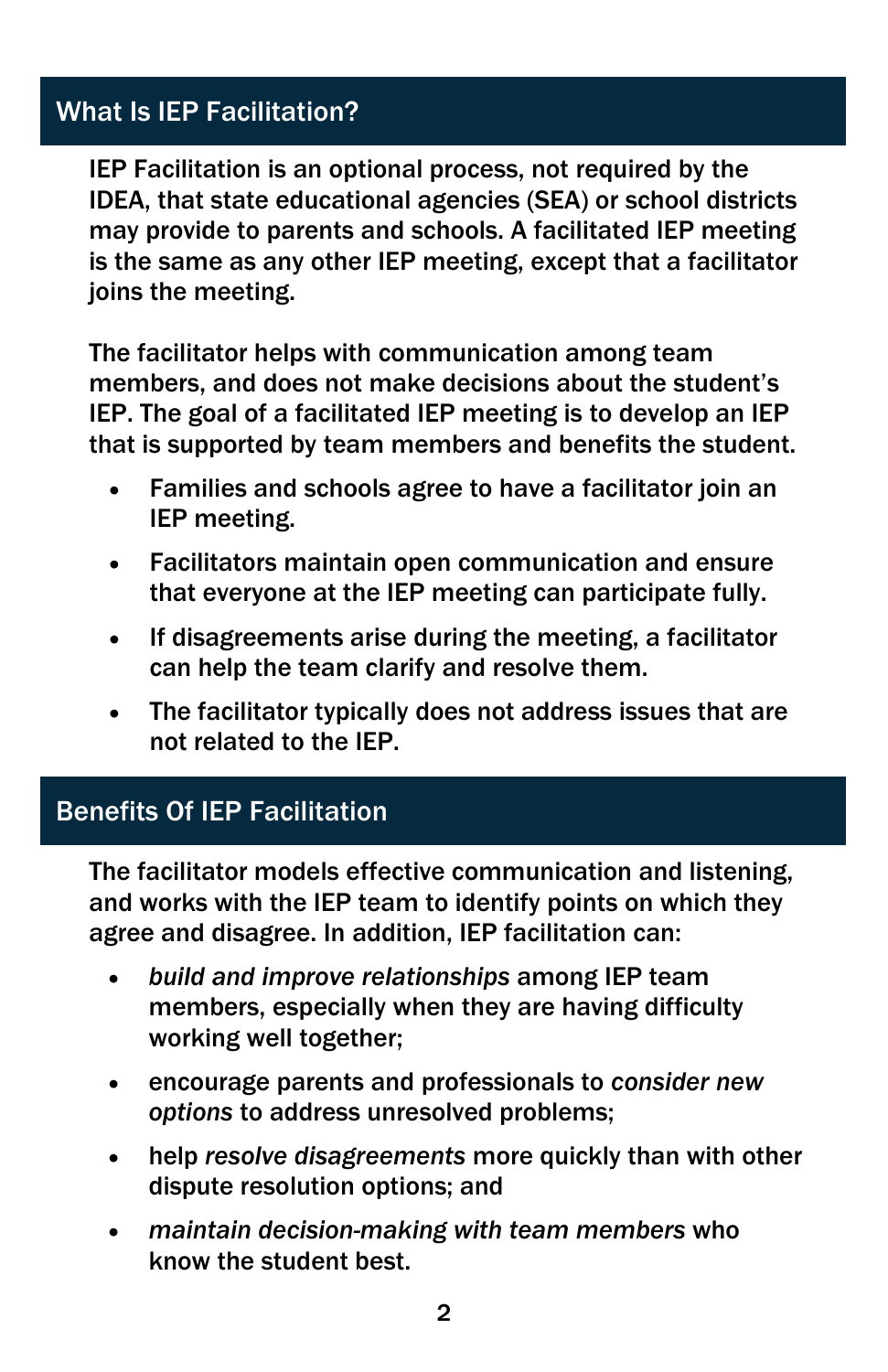# *The Facilitator…*

- Usually works with the IEP team to create an agenda and ground rules for the meeting.
- Guides discussion by asking student-focused questions, such as:
	- $\leftrightarrow$  How is the student doing?
	- What changes, if any, should be made to the student's goals?
	- $\bullet$  In what ways can we help him or her to reach his/her goals and objectives?
- Keeps team members on task and the meeting within the scheduled time.
- Asks questions to clarify points of disagreement and help identify workable solutions.
- Helps ensure that the language in the IEP reflects decisions made during the meeting.
- Does not take sides, impose decisions on the team, place blame, or determine whether decisions are right or wrong.

# Frequently Asked Questions About IEP Facilitation

#### *Who can request IEP facilitation?*

Parents or school district staff may request IEP facilitation.

## *When and how do I request IEP facilitation?*

You can request a facilitated IEP meeting anytime. Contact your child's school to see whether IEP facilitation is available. You may also contact your SEA or parent center for information about the availability and use of IEP meeting facilitators in your area.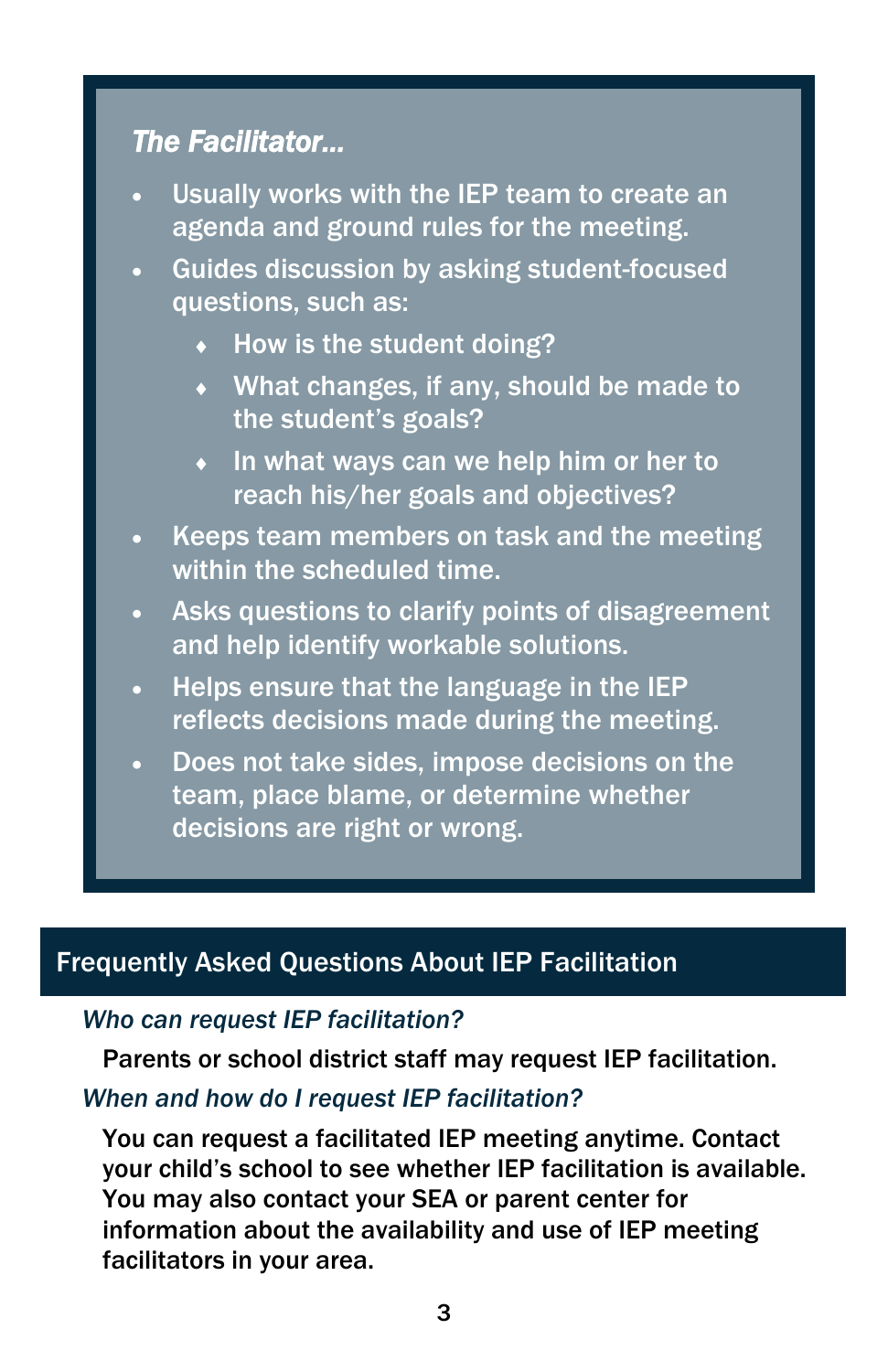#### *Who will choose the facilitator?*

Sometimes facilitators are selected on a random, rotational, or other neutral basis. Other times, parents and schools choose a facilitator together.

#### *Do I have the right to have a facilitator at an IEP meeting?*

No. IEP facilitation is not required under the IDEA. Check with your school district or parent center to see what types of collaborative problem-solving options are available to you and the IEP team.

## *Is there any type of procedural notice that I will receive regarding a facilitated IEP meeting?*

Yes, as with any IEP meeting, the notification procedures found in the IDEA apply. Districts must give parents proper notice including the place and time where the meeting will occur, potential attendees, and the purpose of the meeting.

Beginning when the student is age 16 (or earlier in some states), the notice should reflect that the meeting will include the development of postsecondary goals and transition services.

#### *Does the facilitator make decisions?*

No. Facilitators are trained in effective communication and ways to address and resolve conflicts. They help IEP teams work together to develop effective IEPs for students. Members of IEP teams are the decision-makers.

#### *Who attends a facilitated IEP meeting?*

Members of the IEP team attend, including the student's parents, regular and special education teachers, a school district representative, and someone who can explain how evaluation results may be reflected in the student's IEP.

The IDEA also provides that parents or the school district may bring other people who have knowledge or special expertise regarding the student, such as an advocate.

#### *May the student attend the facilitated IEP meeting?*

A parent may choose to have the student attend the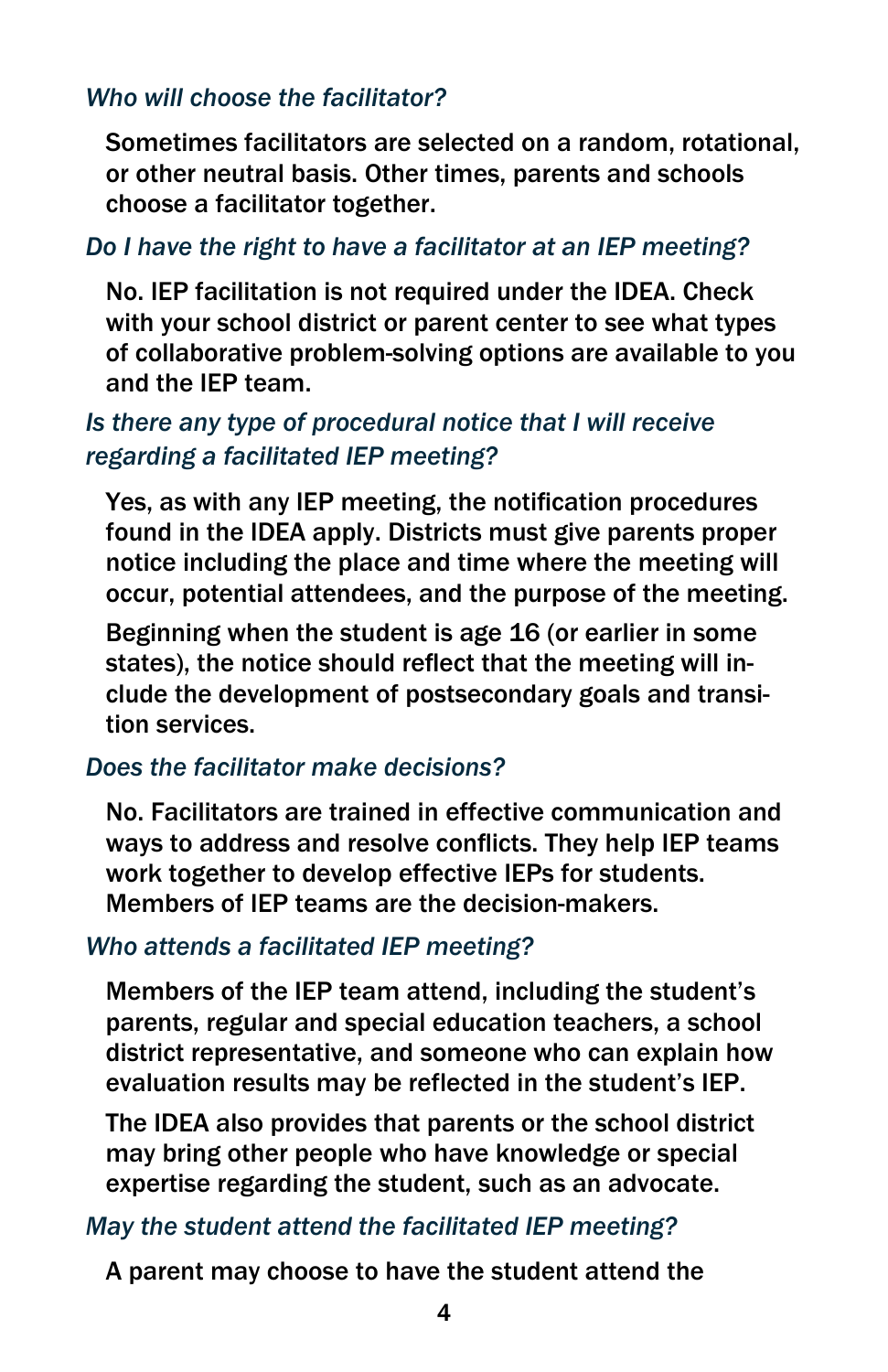facilitated IEP meeting, depending upon the child's ageand level of maturity. Participating in a facilitated IEP meeting may provide a positive opportunity for the student to learn about self-advocacy.

If the student is 14 or older, or if transition issues will be discussed, encouraging the student to be involved in the development of his or her IEP could lead to more successful outcomes. In some states, the parent's decision-making authority regarding the IEP transfers to the student when he or she reaches the age of majority.

> IEP Facilitation is not available in all states or school districts.

Parents and family members are encouraged to contact their SEA, school district, or a parent center for more information.

# *Where and when is a facilitated IEP meeting held?*

The facilitated IEP meeting is usually scheduled by the school district, in cooperation with the parent, and held at a time and place that is mutually agreed upon.

## *Do I have to pay for the facilitated IEP meeting?*

As with any IEP meeting, a facilitated IEP meeting is provided at no cost to parents.

## *What if the team is unable to agree on an IEP at the facilitated meeting?*

If issues, disagreements, or problems are not resolved at the facilitated IEP meeting, you may want to consider mediation or another form of dispute resolution. Your participation in the facilitated IEP meeting does not affect your parental rights.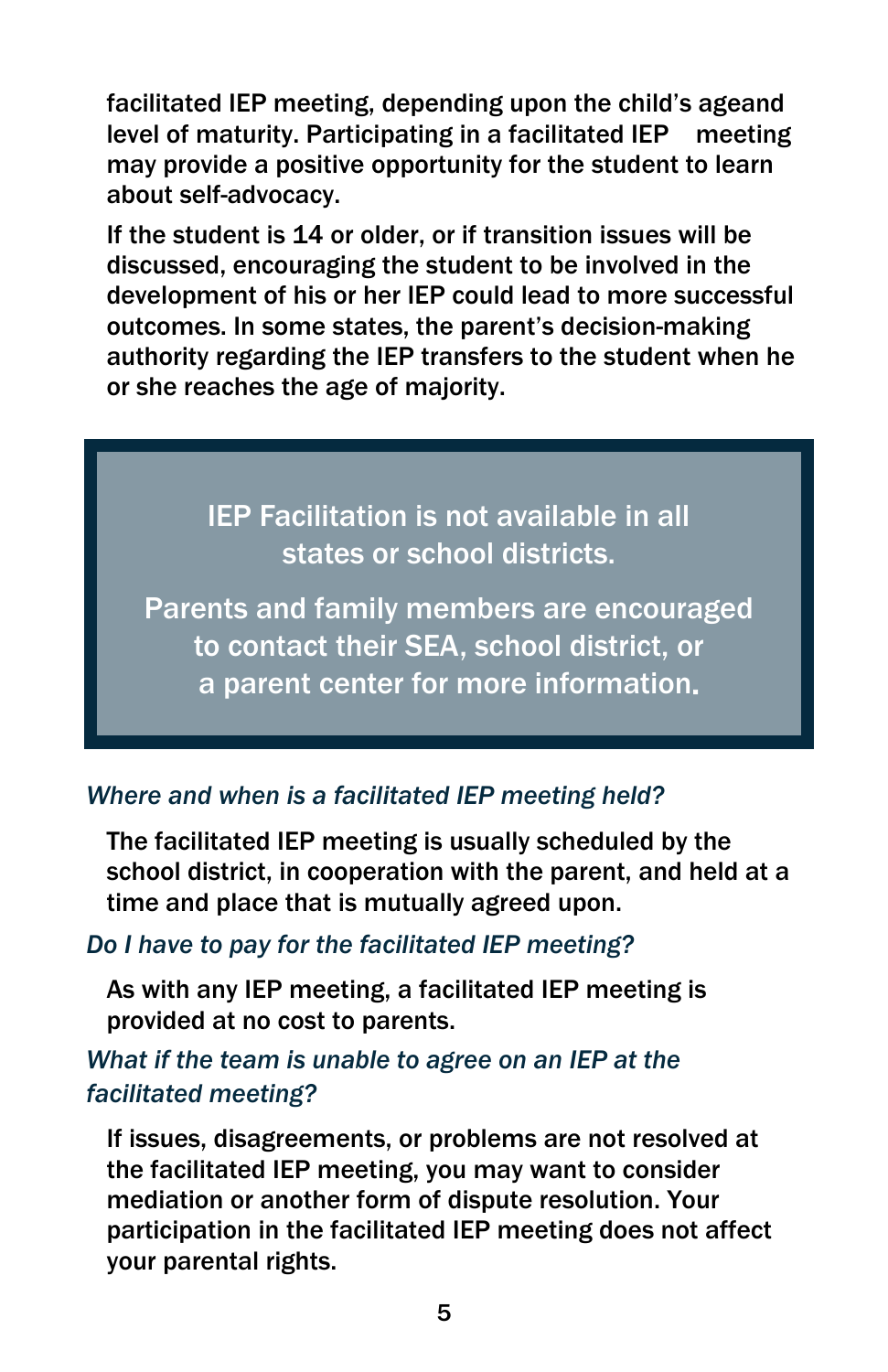## *What if I need an interpreter?*

It is important that you understand the IEP meeting process and are able to participate. Let the school district know in advance of the IEP meeting that you will need an interpreter, so they can arrange for one to assist you during the meeting. Contact your school district or SEA for more information.

# Ways You Might Prepare For IEP Facilitation

- Prepare a written list of issues you want to discuss and questions you want to ask.
- Think about what is most important to you for your child's IEP and make a note of these items.
- Ask yourself three important questions:
	- 1. Where is my son or daughter now in his or her educational progress?
	- 2. Where do I want my son or daughter to be a year from now and how can those expectations be measured?
	- 3. In what ways can the IEP team help him or her to meet those expectations?
- Organize your documents. Record dates and notes on them. You may want to make copies of some of the information to share with the team.
- Be willing to listen and carefully consider ideas that others may suggest.
- Arrive a little before the IEP meeting, so you have time to get ready to participate.
- Call your parent training and information center or community parent resource center. A staff member can answer your questions and help you prepare for the meeting. In some cases, a parent center staff member may attend the IEP meeting with you.
- Attend a workshop or training conducted by a parent center to learn about your role and responsibilities as a member of the IEP team.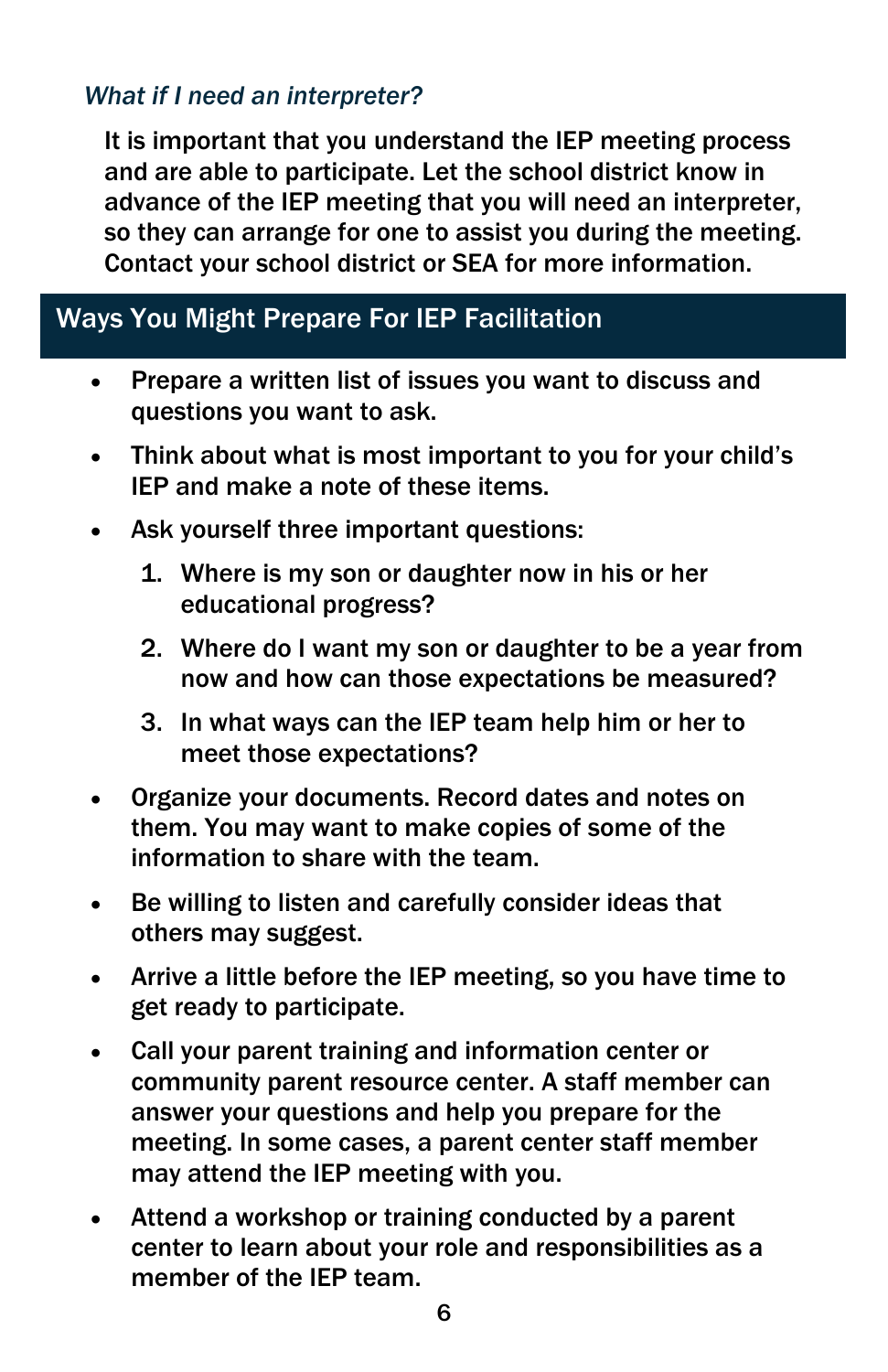## Sources Of Important Information

A current list of all parent centers in the nation is available through the Center for Parent Information and Resources (CPIR): [parentcenterhub.org/find-your](http://www.parentcenterhub.org/find-your-center)[center](http://www.parentcenterhub.org/find-your-center) or call (973) 642-8100

The Center for Appropriate Dispute Resolution in Special Education (CADRE) is the national technical assistance center on dispute resolution: [directionservice.org/cadre](http://www.directionservice.org/cadre) or call (541) 686-5060

Information on the Individuals with Disabilities Education Act (IDEA) is available online: [idea.ed.gov/](http://idea.ed.gov/)







For more information on IEP facilitation, resolving special education disputes, and dispute resolution options available under the IDEA, visit the CADRE Website:

[directionservice.org/cadre](http://www.directionservice.org/cadre/)